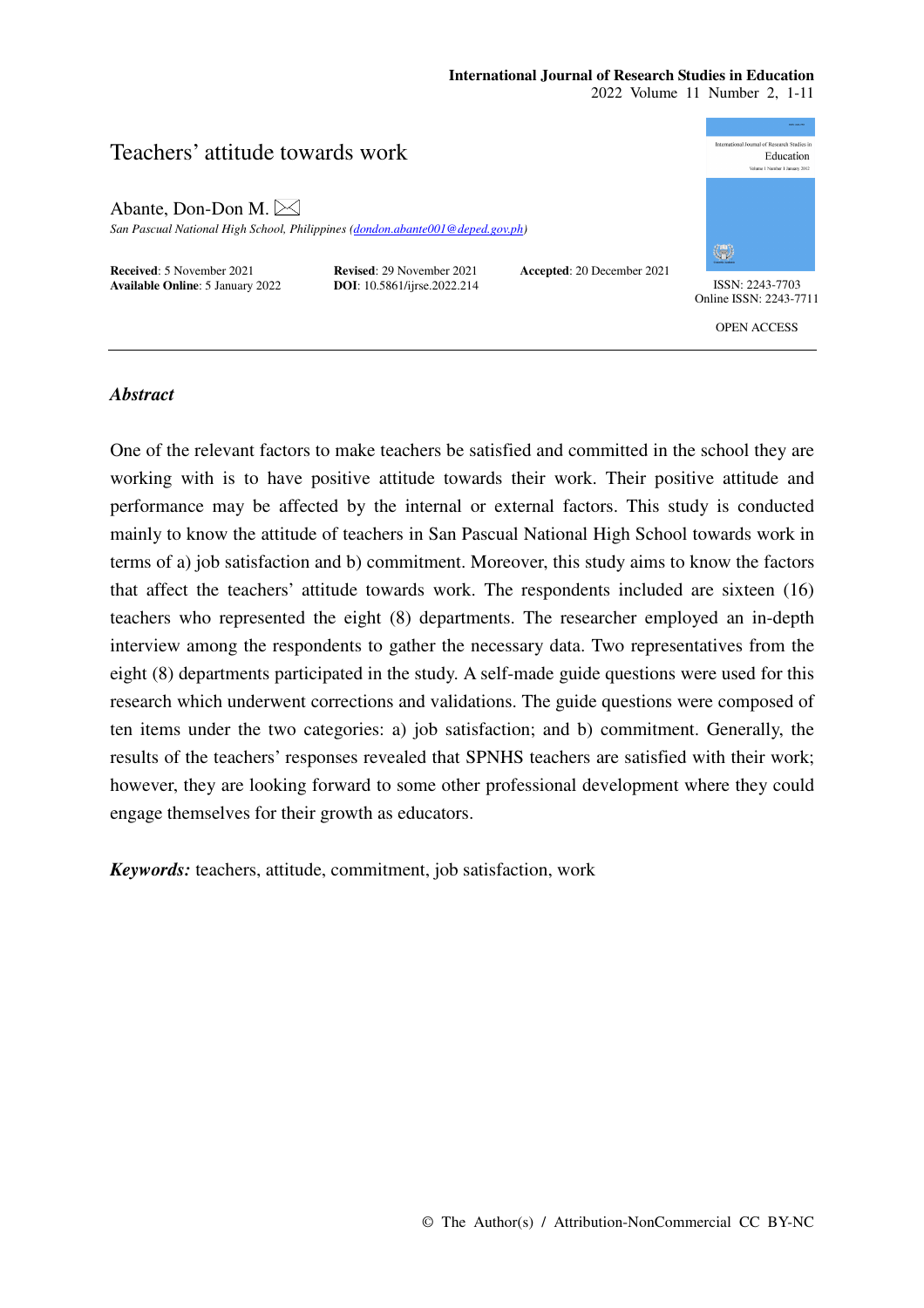# **Teachers' attitude towards work**

# **1. Introduction**

Teaching is a noble profession at the same time, it entails a lot of responsibilities. Teaching is not only a classroom set-up routine activity but it demands other works needed to comply such as daily lesson logs, grades, and sometimes unexpected paper works. More so, a teacher does not only teach, but he/she also does his / her duty being a second father/mother, a mentor, a coach, a counselor, a facilitator, and the like. As a teacher, he/she must have passion in this kind of profession to deal not only with the students and co-workers but also with all the tasks to be assigned to him/her. Being happy and engaged in what a teacher is doing despite heavy working loads is more likely to be more productive in his / her work.

The productivity of an employee in any kind of workplace is affected by his / her behavior. In a school setting, the behavior and performance of a teacher often depend on how he/she feels about doing his / her work or dealing with students and co-workers (Organizational Behavior, 2012). As defined by Organizational Behavior, "an attitude refers to one's opinions, beliefs, and feelings, about aspects of the environment. At work, two particular job attitudes have the greatest potential to influence how employees behave: job satisfaction and organizational commitment" (2012).

Having positive attitudes help and motivate an individual to always do good to the best of his / her ability, however, there are still factors that might affect their attitudes which resulted in negative behavior as well. If there are factors that change the behavior of the employees, the managers and leaders must take action. Juneja (2018) enumerated some internal and external factors affecting employee behavior such as leadership, work culture, job responsibilities, effective communication, family and personal life, and relationship at work. She likewise explained in detail how managers and leaders should deal with these negative factors to help their employees.

In San Pascual National High School, the researcher does not only observe how the bulk of works affect the teachers` behavior and attitude at their work but he could experience it as well. With that motivation, he would like to assess the teachers' attitude towards their work and to know the factors that might affect them in performing their tasks in school. As part of the administration, the researcher would like to help the teachers on how to manage such negative factors and help them be more productive, happy, and committed in school.

#### **2. Literature Review**

Having a positive attitude towards work can make a teacher be satisfied with his/her teaching profession and find fulfillment in doing his/her tasks. Likewise, his/her commitment may be developed well if they find happiness in the community they belong.

Job satisfaction and commitment of an employee vis-à-vis teachers are mostly affected by external and internal factors which reflect on his/her job performance. In the study of Agho et.al (2013) entitled "Determinants of Employee Job Satisfaction:

An Empirical Test of a Causal Model" found out that the influential factors among the employees to like their job are the combination of the environment (opportunity), the job (routinization and distributive justice), and personality variables (positive affectivity and work motivation). Likewise, Juneja (2018) also enumerated both positive and negative factors that might affect the employees' job satisfaction. She also mentioned that it is a must for the leaders or administrators of a company or even a school to pay attention to the negative factors to sustain the employees' satisfaction with their job. It is one of the integral duties of the leaders or administrators to always be concerned with "recognizing the ways to increase morale, productivity, and gain a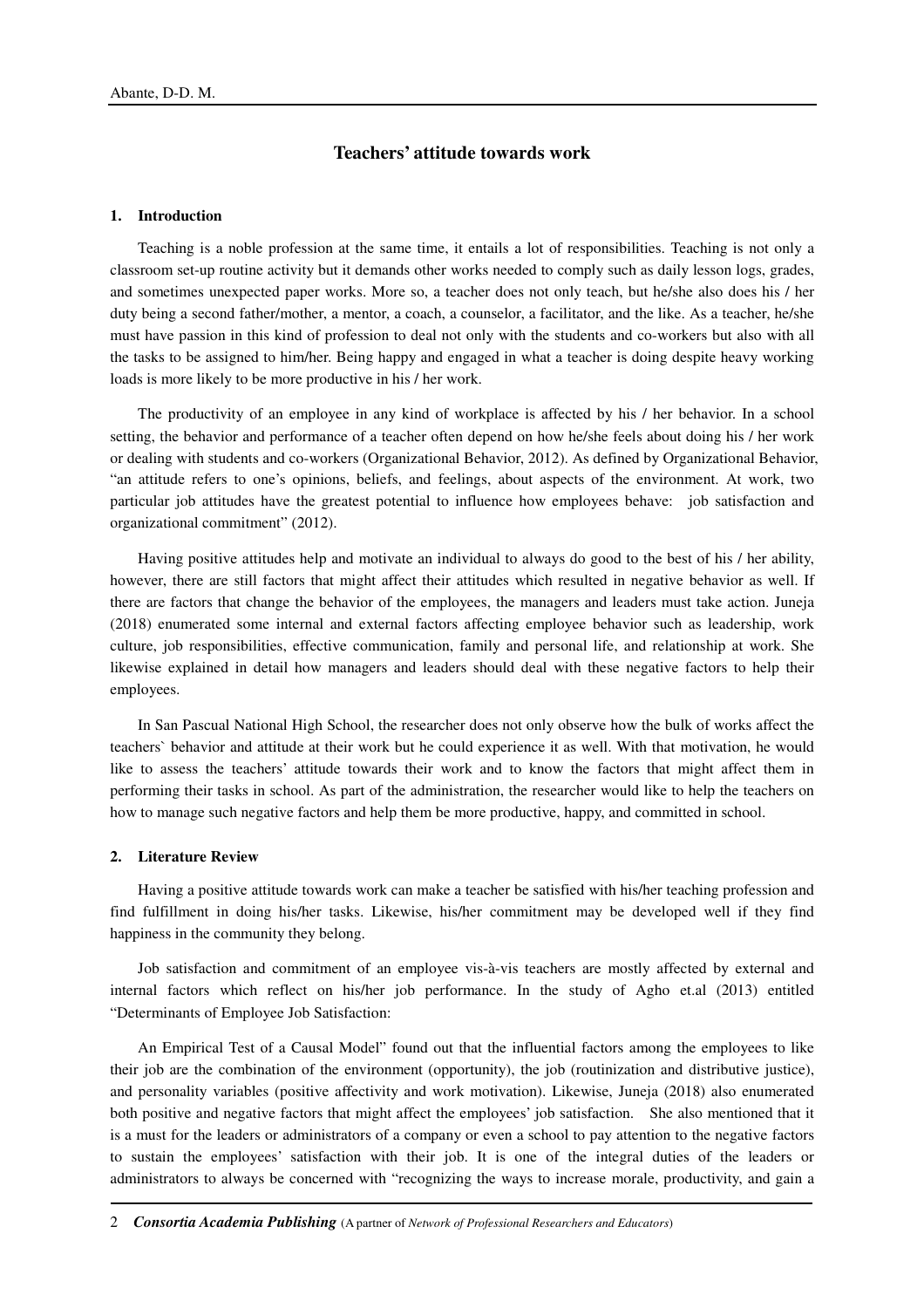competitive advantage" for their employees to help them always feel satisfied with their present job (Kapur, 2018).

The definition of Locke (1976) as cited by Demirtas (2010) in his study entitled "Teachers' Job Satisfaction Level" appears to be the most referenced and generally accepted description which states that "job satisfaction as a positive or pleasant emotional state resulting to from a person's appreciation of his/her job or experience". It is indeed the feeling of contentment towards the job of an individual. Kapur (2018) stated in her study entitled "Factors Influencing Job Satisfaction" that an "organization can achieve success when the workforce and the personnel involved will be able to acquire job satisfaction from the job performances and the other associated factors." She added that an employee who is always pleased and cheerful in his/her workplace or job always feels satisfied with his/her work and even improves the quality of his/her work.

Moreover, an employee who is happy with their work does not only feel satisfied but later became committed to the company or organization where they belong. Sutanto (1999) agreed that "committed employees give a big contribution to organizations because they perform and behave on achieving the organization's goal." He added that those employees who are committed are very happy to be a part of the organization. They believe in and feel good about the organization especially what it stands for. They intended to take part in the success of the organization. Many studies have already established the relationship between work commitment and the attitude of an employee in the workplace. Thus, "work commitment and attitude are related to the employees' behavior and their performance efficiency" (Lee and Chen, 2013).

In the teaching profession, passion, dedication, and commitment are necessary to achieve the goal of the school because "teachers play an important role in promoting education by enhancing the capabilities of the students" (Mart, 2013). He also added that commitment is highly related to teachers' work performance. Indeed, a committed teacher contributes a lot to the future of the students and schools. Likewise, they take part in the success of the school and the success of the students' learning.

According to other studies, the psychological attachment of teachers to their profession is their commitment (Coladarci, 1992 cited in Mart 2013). "Teachers with high levels of commitment work harder, are emotionally attached to their schools and make more effort to carry out the goals in teaching" (Mart, 2013).

To assess the teachers' current attitude towards their work, the researcher addressed the following questions:

- $\triangleright$  How may the attitude of the teachers towards work be described in terms of a. Job Satisfaction; and b. Commitment in School?
- $\triangleright$  What program of activities may be proposed to help teachers develop and maintain a positive attitude towards work?

# **3. Methodology**

#### *3.1 Participants*

The participants of the study comprised sixteen (16) high school teachers of San Pascual National High School. There were two (2) representatives from the eight (8) departments whom the researcher interviewed through a random sampling particularly the simple random sampling. Simple random sampling is an approach for getting a random sample. It involves picking the desired sample size and selecting observations from a population in such a way that means each observation has an equal chance of selection until the desired sample size is achieved. The researcher came up with the number of respondents considering that this is phenomenological research that focuses on the commonality of a lived experience within a particular group. According to Creswell (2013), the fundamental goal of this approach is to arrive at a description of the nature of the particular phenomenon. For phenomenological studies, Creswell (1998) recommends 5 – 25 interviewees,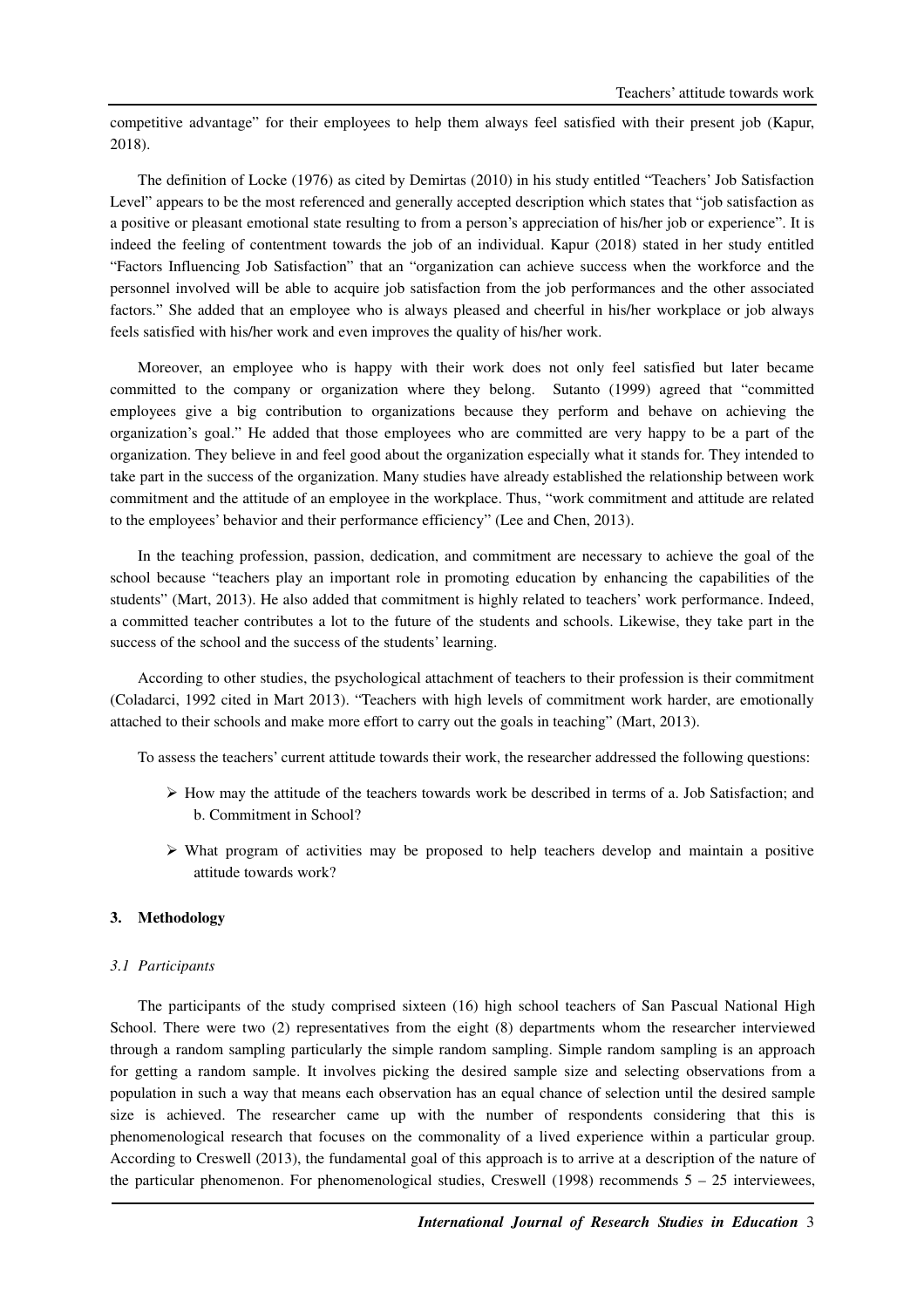and Morse (1994) suggests at least six interviewees.

#### *3.2 Instrument*

The researcher employed qualitative research. He conducted an in-depth interview among the respondents to gather the necessary data. Two representatives from the eight (8) departments participated in the study. Self-made guide questions were used for this research which underwent corrections and validations. The guide questions were composed of eight items under the two categories: a) job satisfaction; and b) commitment.

# *3.3 Procedure*

Before conducting the survey, the researcher underwent the following procedures: Initially, he submitted a letter to the principal of San Pascual National High School to ask for permission to conduct an in-depth interview with the teachers. Once approved, he conducted it individually within a month with the utmost confidentiality. Soon after collecting the necessary information, the researcher analyzed and interpreted the data.

#### *3.4 Data Analysis*

To properly conduct the said study, the researcher first asked for the approval of the principal to conduct the in-depth interview. He assured the principal and the participants that the information that he gathered would be treated with utmost confidentiality for the purpose of the study.

#### **4. Results**

*4.1 Attitude of the teachers towards in terms of Job Satisfaction* 

#### **Table 1**

*Attitude of the teachers towards work in terms of Job Satisfaction* 

Question 1.1: Overall, how satisfied are you with your present job? Teacher 1: I am 100% satisfied. Teacher 2: Yes, because it is fulfilling. If you're a good teacher who could touch the lives of the learners, it could be a forever lesson for the students and that`s the most fulfilling job that a teacher could do.

Teacher 4: I am not satisfied with my job because I want in a higher office.

Teacher 6: Frankly and literally speaking, I am very much satisfied with my present job for I am doing this for more than twenty-three years. Though according to Locke, job satisfaction depends as much on external factors as well as on personal aspects.

Teacher 7: I am just satisfied or above average in my present job.

Teacher 8: I am perfectly satisfied with my present job since my skills and competencies are being acknowledged and it always gives me a reasonable degree of responsibility.

Teacher 9: Average satisfaction.

Teacher 10: I'm quite satisfied with my job.

Teacher 11: I am too satisfied for it helps a lot as a better individual and even my financial needs.

Teacher 12: I am fully satisfied with my present job. It may not be rewarding in monetary terms, but it provides vast opportunities for learning and growth.

Teacher 13: I am extremely satisfied being a teacher. It's not just an ordinary job for me but it is my "passion".

Teacher 14: I am partly satisfied with my present job as a high school teacher.

Teacher 15: I am quite satisfied with my work.

Teacher 16: Very satisfied as long as I am happy with everything I do.

Based on Table 1, the interview conducted among the sixteen (16) teachers from eight (8) departments, most of them are satisfied with their work in San Pascual National High School. Many of them are fulfilled because they were able to teach and impart knowledge to their students. They find happiness in what they are doing because it is their passion to teach. It connotes that most of the teachers in San Pascual National High School are

Teacher 3: In terms of teaching, I am fulfilled. However, I am still looking forward to more seminars/conferences where I can attend to grow professionally.

Teacher 5: I am very satisfied since I used to spread my knowledge in teaching and enjoying the teaching style of my subject to my students.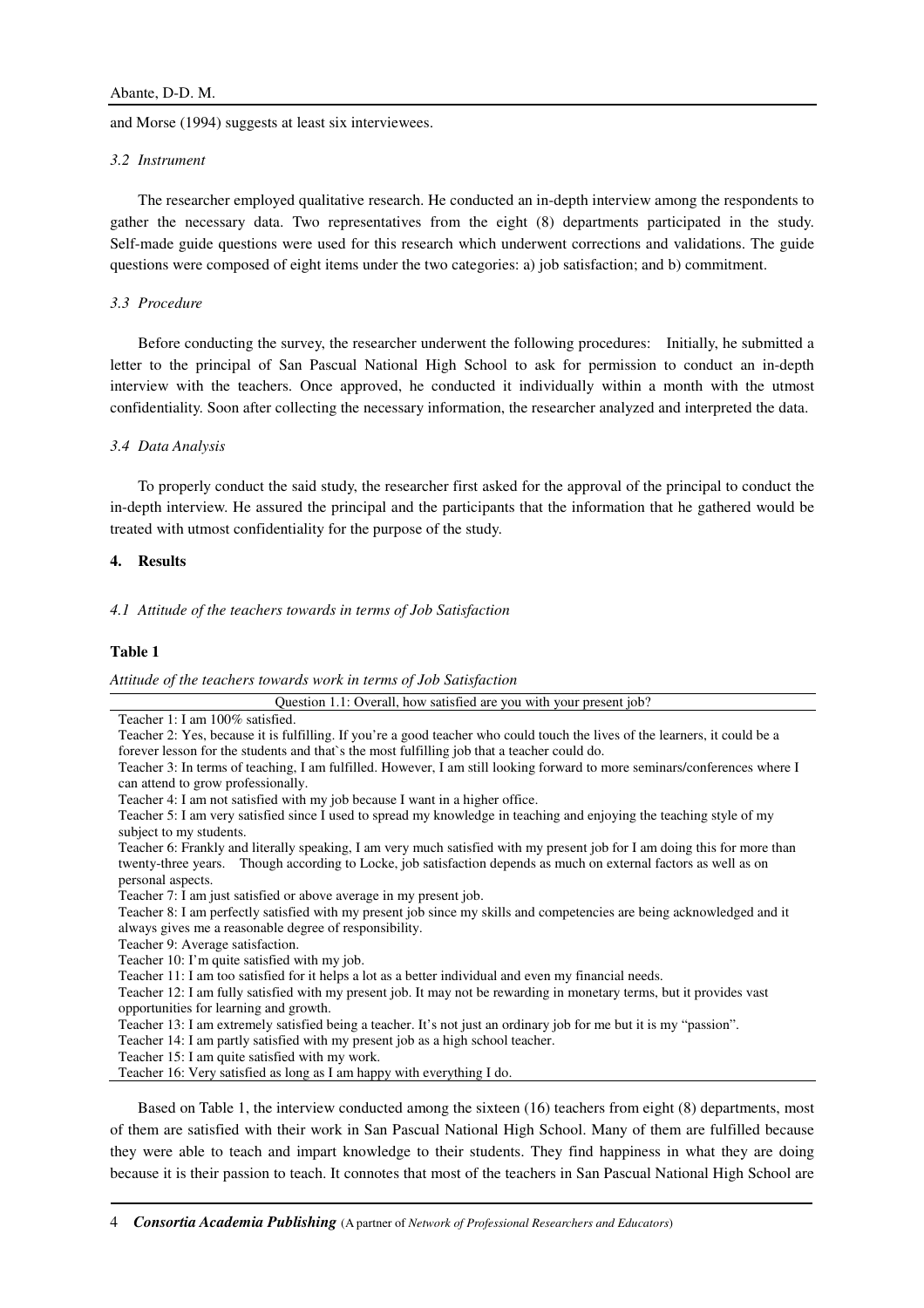satisfied with their present work. Their work gives them fulfillment financially and emotionally. According to Demirtas, "being positive with the job is a positive or pleasant emotional state resulting from a person's appreciation of his/her job or experience" (2010). They are in the state of happiness and fulfillment that makes them find satisfaction with their job despite unexpected work or tasks given to them. This positive or pleasant attitude makes teachers appreciate more his/her experience and job Locke (1976) as cited by Demirtas (2010).

# **Table 2**

*Challenges encountered that make teachers less satisfied with their job* 

| Duestion $1.2$ :        | What challenges do you encounter that make you less satisfied with your job? |
|-------------------------|------------------------------------------------------------------------------|
| Teacher 1: None so far. |                                                                              |

Teacher 2: Communication with others to handle a situation and taking the task /responsibility seriously by others.

Teacher 3: Sometimes I am less satisfied with my job whenever I encounter multiple tasks under pressure.

Teacher 4: Challenges would be the different personalities of my co-teachers.

Teacher 5: Nothing, everything went well.

Teacher 6: When I observed that others showed a bias toward others, I felt less satisfied with my work. But when I offered everything to God, I become renewed, because I know I was chosen to impart my knowledge and skills to my students for their life-long learning.

Teacher 7: Slow movement of step increment and promotions.

Teacher 8: I think it is about handling student needs, lack of parental support, and even criticism from a public that can be largely unaware of our everyday lives.

Teacher 9: I think the paper works in school. There are times that the message will be sent in the morning and the papers that are needed is to be passed on the afternoon

Teacher 10: One great challenge that I encounter is the overpopulation of students within a room or class.

Teacher 11: Too much paperwork and even the attitude of the students towards the teacher.

Teacher 12: The pressure I experience with my job may sometimes a bit discouraging.

Teacher 13: Balancing the different learning needs of students. Stay in contact with the parents of those students with misbehavior.

Teacher 14: Misalignment of teaching loads and lack of training/seminars

Teacher 15: When I have to work under pressure because I have to meet the unexpected work due on that day.

Teacher 16: The attitudes or behaviors of some of the students.

Table 2 showed that the challenges that make the teachers less satisfied were categorized into three: work-related, workmates, and student concerns. In terms of work, they are less satisfied whenever they work under pressure especially if they have to submit paper works immediately with the given limited time to comply with. Likewise, they feel less satisfied whenever they received multiple tasks unexpectedly that they have to finish on that day. Some teachers also aim to work in the office; however, they find quite a slow movement of step increments and promotions. They also find it less satisfying whenever they teach subjects not align with the field of their specialization. On the other hand, some teachers find it less satisfied with their workmates especially those who do not have the initiative in doing their respective work. Lastly, in terms of student concerns, teachers are less satisfied if: the class is overpopulated; students who misbehave in school; students' treatment with the teacher. Due to these factors, teachers became less satisfied with their work although some of them find these as challenges in their career. In the study conducted by Wodon et. al (2014), they summarized eight major factors that that matter on the satisfaction of the teachers such as: "professional recognition, opportunities for professional growth, interpersonal relationships/social activities with colleagues, salaries, benefits, working conditions, regular performance assessments, and the quality of head teacher leadership and supervision" which somehow coincides with the factors that make teachers of SPNHS less satisfied with their work.

It can be seen from Table 3 that the majority of the teachers' responses claimed that SPNHS is providing incentives, support, programs, or other related activities for teachers to help them be satisfied with their work, to grow professionally, and to work as a team towards one goal and for the welfare of all. When teachers are motivated because of incentives, support programs, or other related activities for teachers are likely to improve the status of the teaching of the teachers (UNESCO's International Institute for Educational Planning).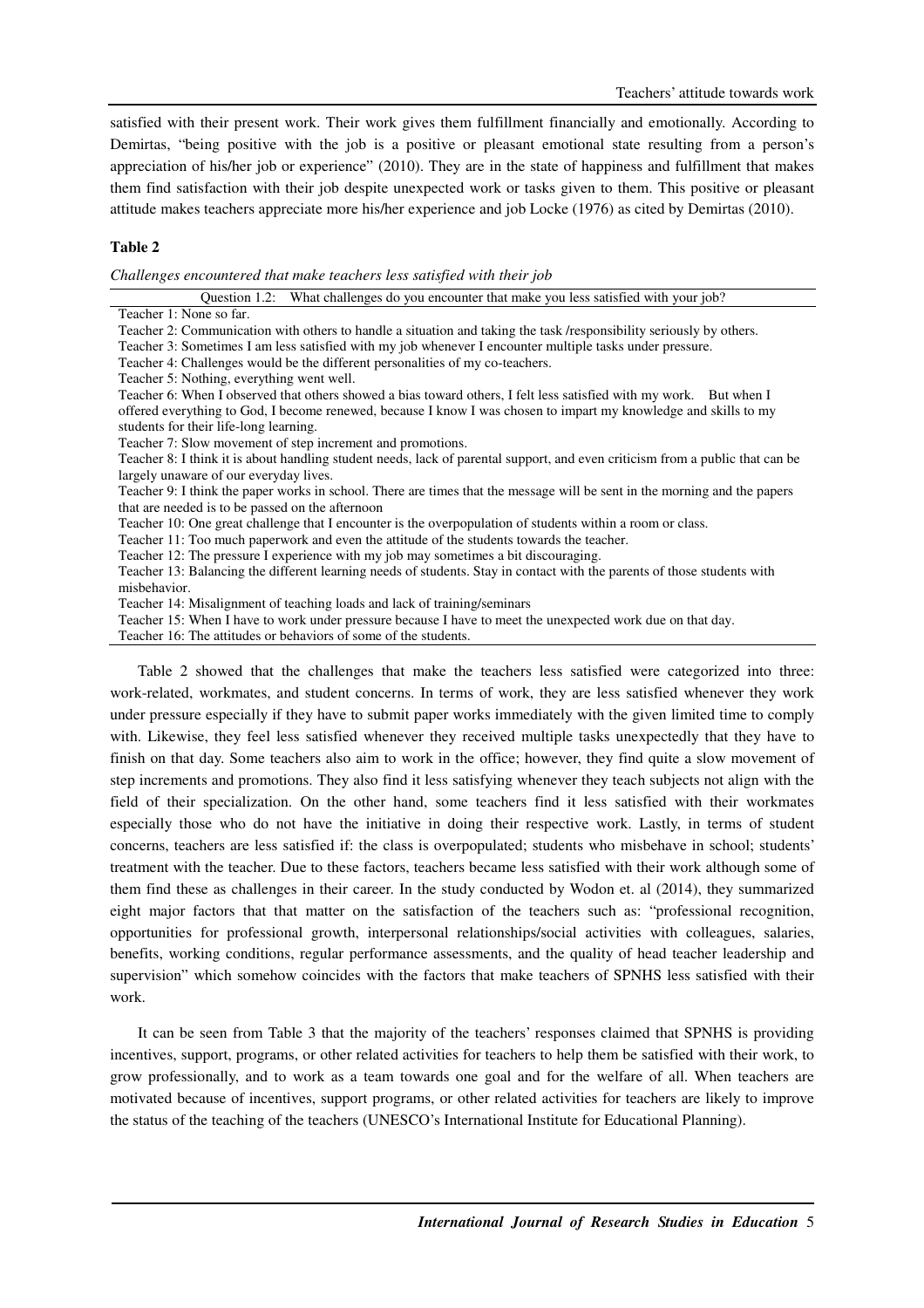#### **Table 3**

*Incentives, support, programs, or other related activities for teachers to help them be satisfied with their work* 

Question 1.3: Does the school offer or provide incentives, support, programs, or other related activities for teachers to help them be satisfied with their work?

Teacher 1: Yes, the school provides support, programs, and other activities for teachers.

Teacher 2: Yes.

Teacher 3: Yes, however, it was not given equally to all teachers like in attending seminars or conferences.

Teacher 4: The school provided support for seminars, training for teachers' improvement.

Teacher 5: Yes! Our institution provided different programs, training, and seminars that will enhance me to become a more productive teacher.

Teacher 6: Yes, the school bids and provides incentives, supports, programs, and other related activities for teachers. Like stress management for the teachers to help them be satisfied with their work and to break the monotony.

Teacher 7: Yes, the school provides for the teachers but not enough.

Teacher 8: I think It's about handling student's needs, lack of parental support, and even criticism from a public that can be largely unaware of our everyday lives.

Teacher 9: Substitute in teaching will be an added point to our experience for ranking.

Teacher 10: Yes, the school does, but it is not enough.

Teacher 11: Yes Sir, San Pascual National High School has given too many incentives to its workers.

Teacher 12: Yes. The school administration I believe has an honest intention of lightening our workloads. They are pursuing programs to lessen the stress of teachers. The school may not offer material incentives but its acknowledgment of the job that we greatly performed is overwhelming.

Teacher 13: Yes.

Teacher 14: Yes, partly.

Teacher 15: Yes but I think it must be true to all like in attending seminars, training, and conferences.

Teacher 16: Yes.

#### **Table 4**

*Assistance offered by the school to help teachers be satisfied with their work* 

Question 1.4: What assistance could the school offer to help you be satisfied with your work?

Teacher 1: Same as what the school provides in question 3.

Teacher 2: By having frequent direct contact with others, listening to what they say, and having honest two-way communication with them.

Teacher 3: If the school will choose me to participate in seminars or conferences.

Teacher 4: The assistance and support I received from the school are the following: LAC (learning action cell) sessions, instructional assistance, coaching, and technical assistance.

Teacher 5: More training and activities suited for the development of my teaching methods and strategies.

Teacher 6: By just providing fair assistance and equal support and treatment to everyone, all teachers will feel satisfied towards work.

Teacher 7: Seminars and training for professional development.

Teacher 8: Yes. They are giving us opportunities to attend seminars or even workshops to enhance our skills/ abilities that reasons why we are always highly motivated to teach all the time.

Teacher 9: I think it was the communication with co-workers and the administration. For them to have a harmonious relationship and flow and goals in school

Teacher 10: Seminars and training but not to all.

Teacher 11: I guess having time to prepare everything before it is submitted in a given time.

Teacher 12: Providing us a room for play. Because I think, all work and no play regimen may drain us all.

Teacher 13: Conducting seminars and training like GAD and culminating activities that enhance our self and career awareness of being an efficient and productive teacher.

Teacher 14: Alignment of teaching loads and providing us seminars and training.

Teacher 15: Enough seminars, training, or conferences where I could attend to.

Teacher 16: Pay attention to the students who have behavioral problems and take action if needed.

As revealed in Table 4, the majority of the teachers find it very satisfying if the school gives them opportunities to attend various seminars, training, and conferences that will help them grow professionally. They want to be updated with their field that they could use in their teaching career. Ibao (2017) explained that "training and seminars increase academic faculty, enhance their teaching skills and communication, and develop their teaching personality". Indeed, professional development makes teachers more motivated and satisfied with their work. "By providing them with opportunities for personal and professional growth, continuously finding ways to expand the scope of their welfare and boost the management of their finances, and ensuring that their work conditions gradually improve by reviewing and simplifying systems and processes, we empower our teachers to grow into the kind of educators that they are meant to become and that our learners deserve,"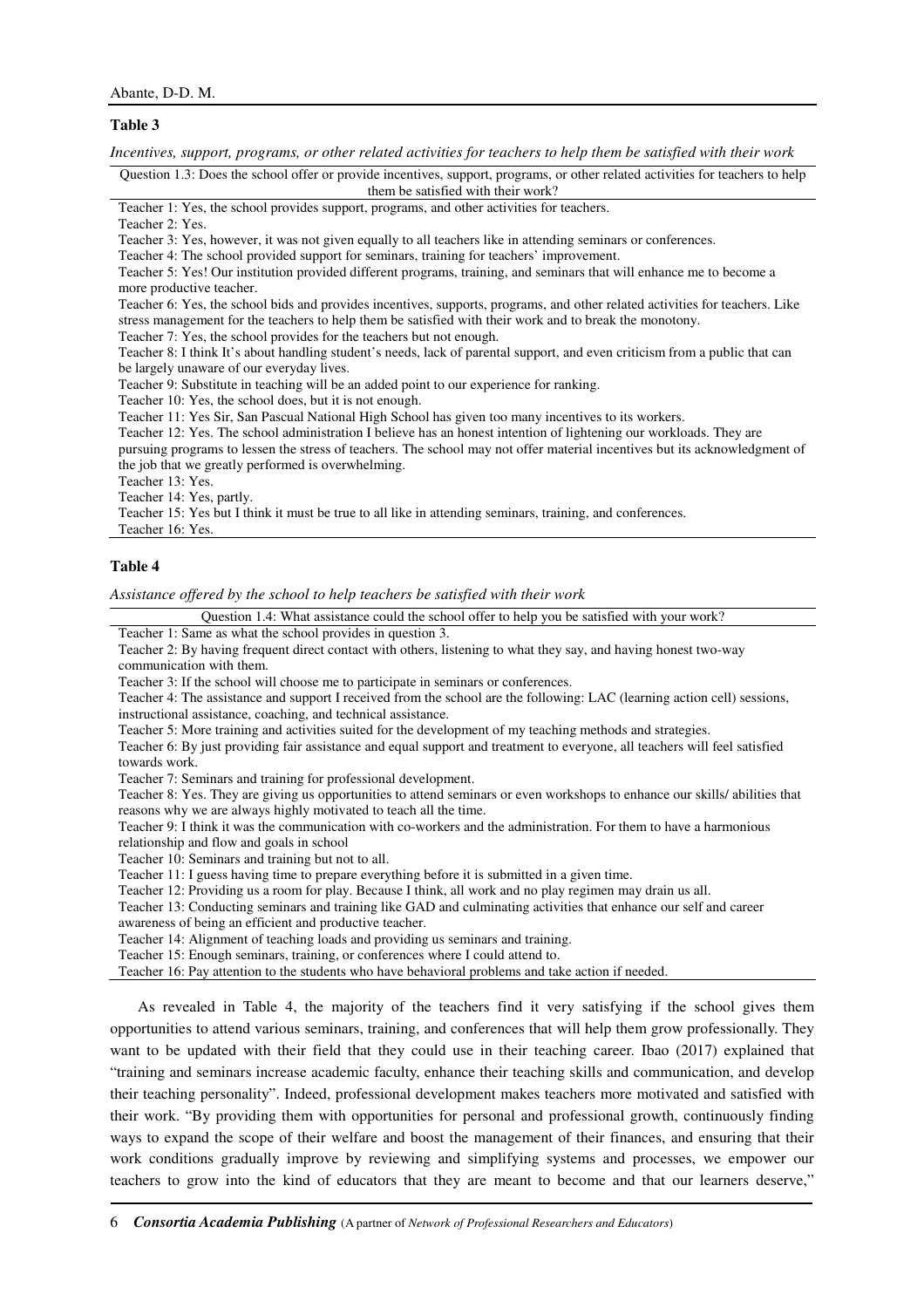(Briones, 2018).

*4.2 Attitude of the teachers towards in terms of Commitment in School* 

## **Table 5**

*Attitude of the teachers towards work in terms of Commitment in School* 

| Question 2.1: How would you rate your commitment to working at San Pascual National High School?                             |
|------------------------------------------------------------------------------------------------------------------------------|
| Teacher 1: I am 100% committed while working in SPNHS.                                                                       |
| Teacher 2: With a strong work that encompasses a positive and productive approach to work.                                   |
| Teacher 3: I am committed to my work at SPNHS.                                                                               |
| Teacher 4: 10 being the highest, the rate is 7.                                                                              |
| Teacher 5: I am 100% committed to my profession.                                                                             |
| Teacher 6: For I have been teaching in this institution for almost twenty-three years, I can say I am 100% committed at      |
| San Pascual National High School.                                                                                            |
| Teacher 7: Based on my experience, I always give my best in my job, either in teaching or in sports particularly.            |
| Teacher 8: The school provides a positive learning environment and increases teachers' engagement in any school-related      |
| activities and continues to develop the skills of the teachers.                                                              |
| Teacher 9: For 1-10 I'll go for 7.                                                                                           |
| Teacher 10: Teaching is my passion so I rate myself 9 over 10.                                                               |
| Teacher 11: If the rating will start at 1 to 10 I will rate myself as 8. I am truly committed to my work for I know my life  |
| will not be complete without that.                                                                                           |
| Teacher 12: On a scale of 1-5, 5 being the highest, I fully commit myself to contribute to the welfare and well-being of the |
| school. I rate my commitment to 5.                                                                                           |
| Teacher 13: 5/10.                                                                                                            |
| Teacher $14:80\%$ only.                                                                                                      |
| Teacher 15: I am committed to my school especially with my work.                                                             |
| Teacher 16: My heart is in San Pascual National High School, employees are my family.                                        |
|                                                                                                                              |

The result of the interview in Table 5 showed that the teachers of SPNHS are all committed to their work. The majority of them find it fulfilling working in this school and they find a family in the community. According to Altun (2017), "teacher commitment is an internal force that derives teachers to invest more time and energy in keeping up involvement in the school. This willingness in promoting the school creates an emotional link between teachers and the school which ultimately inspires teachers to seek ways to enhance the teaching profession and establish an effective learning environment to allow students to reach their targets. Commitment to teaching is a crucial factor to contribute to the achievement of students".

Sutanto (1999) agreed that those committed employees make a big contribution to organizations, even in the school setting, because they are empowered and motivated to perform and behave on achieving the organization's or school's goal. Having committed teachers would be of great help in molding the future of the students and schools. Likewise, committed teachers will have a great impact on the success of the school and the students' learning (Mart, 2013).

#### **Table 6**

*Commitment to meet the Vision-Mission of the School*

Question 2.2: Is the Vision-Mission of the school clear? How do you help the school to meet its Vision-Mission? Teacher 1: Yes, by working effectively and efficiently with my fellow educators, parents, students, other concerned people.

Teacher 2: Yes, because when you completed tasks, you probably penned these statements with no clear picture as to how you would meet these ultimate goals. Instead of allowing your lack of a clear plan to lead you to push these goals to the side, you should work toward meeting these endpoints actively. While doing so may be challenging, with effort, you can bring these goals to fruition.

Teacher 3: Yes. By always keeping in mind the Vision-Mission of the school which I have to always bring forth to the students.

Teacher 4: The mission and vision are clear; the environment makes it harder for the teachers to comply with it.

Teacher 5: Teaching my students to become more nationalistic and God-fearing people.

Teacher 6: Yes, the Vision-Mission of the school is very clear. By following what is stated on the Mission-Vision statement and performing my duty as a teacher as well as my other duties and obligations, I can say I am a great help to meet the School's Mission and Vision.

Teacher 7: Yes, it was very clear. As a teacher, I tried to inject or insert in my classroom discussions and activities.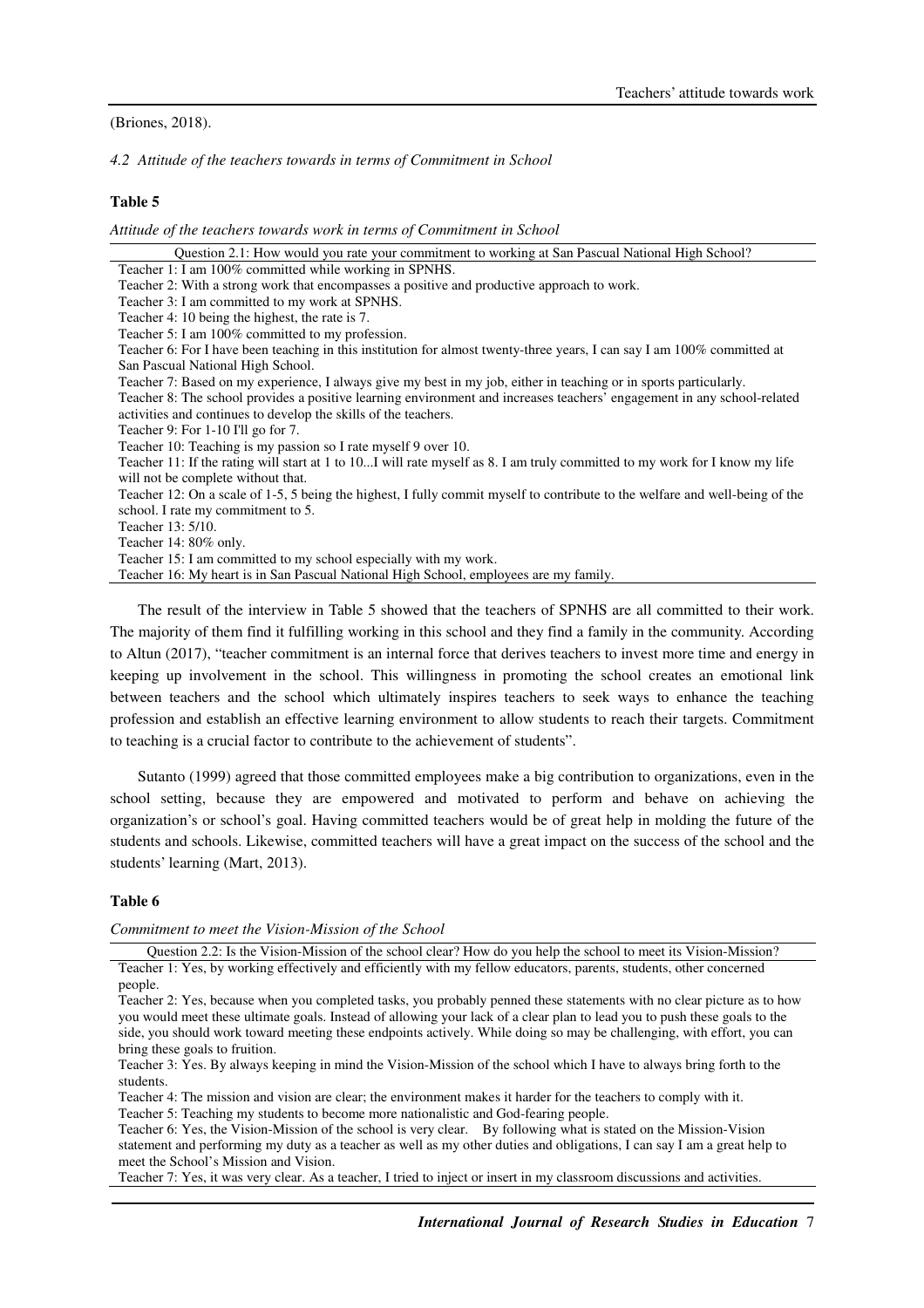# Abante, D-D. M.

Teacher 8: Aside from being punctual and prepared when at work, I also respect our school's property and policies or attending meetings when expected.

Teacher 9: Yes, as a teacher it is our duty and responsibility to inculcate learning and values to our clients.

Teacher 10: Yes it is clear, I am always after the welfare of the students even though I sacrifice a lot just for them to learn not just in academics but also in extra-curricular activities.

Teacher 11: By helping my colleagues to make things possible.

Teacher 12: The Mission and Vision identify all the stakeholders that make up a school. Being part of SPNHS means upholding the school's mantra, "Be the best"!

Teacher 13: Through looking forward and seeking to motivate and unify every learner to achieve the very best of my students.

Teacher 14: Yes, by acting on my responsibilities as a teacher.

Teacher 15: Yes, by putting it into action.

Teacher 16: I spend days preparing my lessons.

Table 6 showed that most of the interviewees mentioned that the Mission-Vision of the school is clear to them. They extend efforts to meet not only the needs of the students and the community but achieving the Mission-Vision of the school. The Mission-Vision describes what the school wishes to achieve. It is a must for the teachers and the whole community as well, that they have common beliefs towards achieving common goals. Both the Mission and Vision statements of a school play an important role in achieving its purpose (Vanderelst, 2017).

## **Table 7**

*Efforts spent in preparing their lessons* 

Question 2.3: How much effort do you spend in preparing your lessons for your students?

Teacher 1: I do lots of effort and takes time in preparing lessons.

Teacher 2: When lecturing on material that is familiar to me, I can spend two to three hours preparing a one-hour lecture.

Teacher 3: I prepared my lessons well but sometimes, due to congested work, I was not able to prepare PPT or learning materials always.

Teacher 4: I spend half of my efforts, because most of the time, we, teachers are surprised with multiple tasks and immediate deadlines.

Teacher 5: Securing that I was equipped with information and ideas before teaching my lesson and showing passion to my learners.

Teacher 6: Honestly speaking, I exert and spend too much effort in preparing my lessons for my students. First, because the lesson is not yet familiar to me and I am not a National Certificate holder of that major subject and second, there are no resources, I just asked the help of friends from other institution. Teacher 7: I gave/spent enough time to study and prepare my lessons.

Teacher 8: I always see to it that in every discussion, students find enjoyment and assure that I influence and communicate with them more effectively.

Teacher 9: I ask another seasoned teacher about the strategies they used and I also research on how to execute lessons properly that the students can understand easily.

Teacher 10: I exert so much effort even there are lots of preps that I must do because of the lack of teachers in our school.

Teacher 11: I do all the best that I can be.

Teacher 12: I use all necessary resources to be able to impart learning to my students.

Teacher 13: By accomplishing and submitting lesson plans on time by doing or working it before leaving the school, or maybe at home when evening or even weekends.

Teacher 14: I am updating my lessons regularly.

Teacher 15: I do prepare well my lessons for the welfare of my students.

Teacher 16: Yes.

Most of the teachers are always motivated in preparing their lesson/learning plans and learning materials as presented in Table 7. It shows that majority of the teachers have passion and motivation in teaching as they always put extra effort into what they are doing especially for the welfare of the students. The interview conducted show how teachers never neglect the importance of Lesson Planning because truly "it is at the heart of an effective teacher" (Richards, 2013).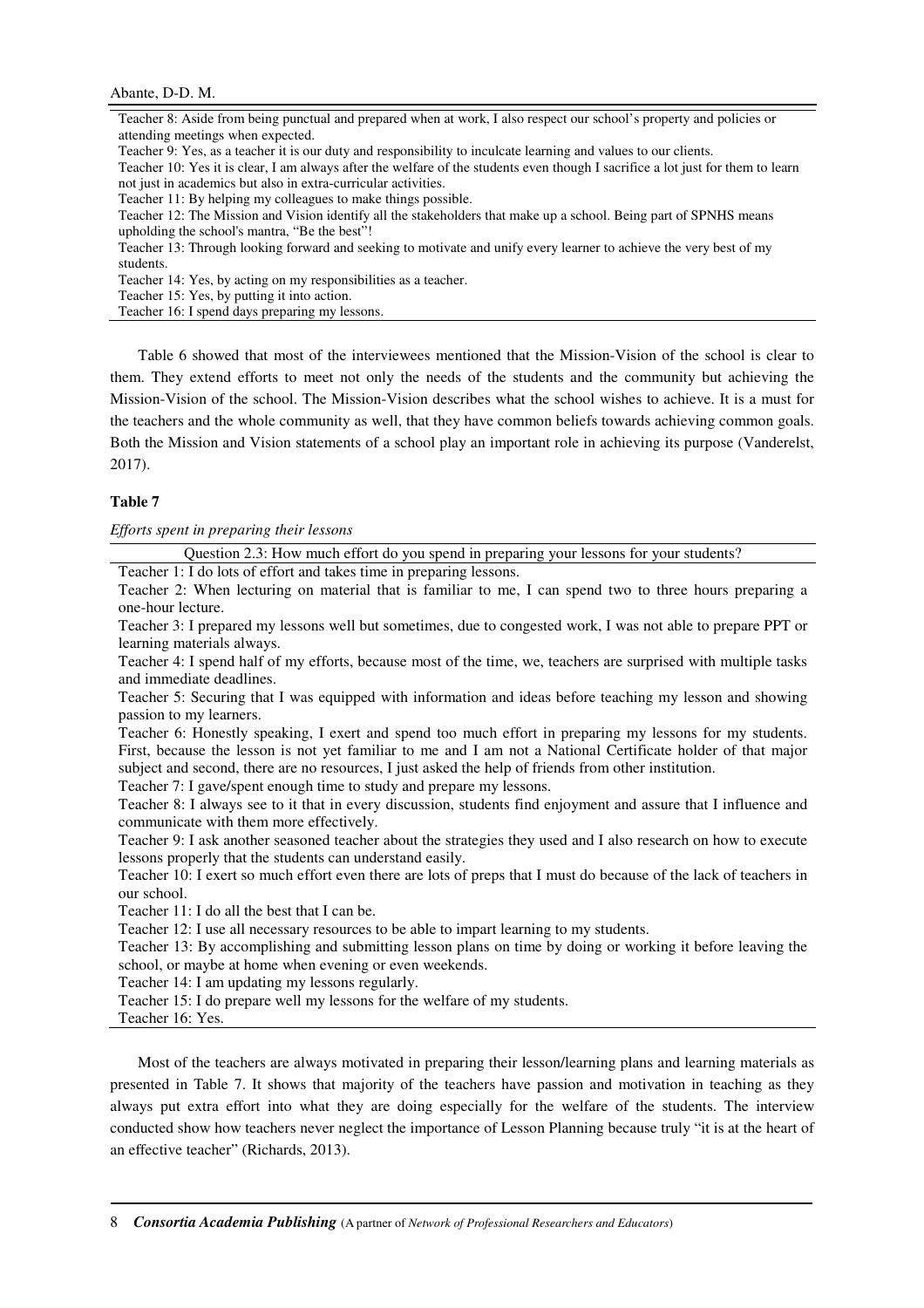# **Table 8**

*Submission of requirements and other paper works on time* 

| Question 2.4: Do you observe submitting requirements or other paper works on time?                                        |
|---------------------------------------------------------------------------------------------------------------------------|
| Teacher 1: Yes, I observe submitting requirements on time.                                                                |
| Teacher 2: Yes.                                                                                                           |
| Teacher 3: Yes, I always try my best.                                                                                     |
| Teacher 4: We are required to, sometimes the substance is jeopardized.                                                    |
| Teacher 5: Yes! Setting up important papers, forms, reports, and other documents are parts of my profession and making it |
| sure that it must be submitted on time.                                                                                   |
| Teacher 6: The TLE department tried to observe submitting requirements and other paper works on time, although there      |
| are times some are the cause of delay.                                                                                    |
| Teacher 7: Yes, because I do not like to receive memos or negative feedback.                                              |
| Teacher 8: Yes. I always make sure that the tasks/ requirements given to me are mostly submitted on time or sometimes     |
| ahead of time.                                                                                                            |
| Teacher 9: Yes.                                                                                                           |
| Teacher 10: I observe submitting requirements on time most of the time                                                    |
| Teacher 11: Sometimes I am late because I am a lack of resources.                                                         |
| Teacher 12: I try my best to submit the requirements on time. I do most of the time, provided that the time frame is      |
| reasonable.                                                                                                               |
| Teacher 13: Yes.                                                                                                          |
| Teacher 14: Yes.                                                                                                          |
| Teacher 15: I do my best but sometimes I fail to do so due to other works that I have to comply with.                     |
| Teacher 16: Yes.                                                                                                          |
| Teacher 16: Yes.                                                                                                          |
|                                                                                                                           |

Table 8 presented that the SPNHS teachers observe submitting all their requirements on time. They always try their very best to comply even they were given a little time to finish it. Being on time demonstrates that teachers are diligent and dependable. It also indicates that they honor their commitments entrusted to them. Moreover, it shows that teachers respect other people as much as how they care for their time as well (Smith, 2017).

*4.3 Proposed program of activities to help teachers develop and maintain positive attitude towards work* 

# **Table 9**

| Proposed program of activities to help teachers develop and maintain positive attitude towards work |  |  |  |
|-----------------------------------------------------------------------------------------------------|--|--|--|

| Main Concern                                 | Objectives                                                                                                                                                               | <b>Proposed Activities</b>                                                                                                                                                                                                                                  | People Involved                                   | Time<br>Frame     | <b>Success</b><br>Indicators                                                                                                        |
|----------------------------------------------|--------------------------------------------------------------------------------------------------------------------------------------------------------------------------|-------------------------------------------------------------------------------------------------------------------------------------------------------------------------------------------------------------------------------------------------------------|---------------------------------------------------|-------------------|-------------------------------------------------------------------------------------------------------------------------------------|
| Professional<br>Development for<br>Teachers  | To give all teachers the<br>opportunity to<br>participate in seminar,<br>training, workshops, and<br>conferences:                                                        | Plan of Rotational<br>Participation of Teachers<br>The Head Teachers, with<br>the approval of the<br>Principal, will plan for the<br>whole year and assign<br>teachers rotationally who<br>will attend seminars.<br>training, workshop, and<br>conferences. | All Teachers<br><b>Head Teachers</b><br>Principal | All year<br>round | $100\%$ of the<br>teachers will be<br>able to attend.<br>participate in<br>seminar, training,<br>workshops, and<br>conferences      |
|                                              | To ensure that the<br>teachers will be updated<br>with the development in<br>education and they will<br>engage themselves<br>towards updating and<br>continued learning; | Learning Action Cell<br>(LAC) Session<br>Learning Action Cell<br>(LAC) Session will be<br>conducted to create an<br>engaging community<br>towards the development<br>of every teacher and of<br>the school.                                                 | All Teachers<br><b>Head Teachers</b><br>Principal | All year<br>round | $90\%$ of the<br>teachers will be<br>given the chance<br>to be a leader.<br>facilitator, or<br>presenter during<br>the LAC Session. |
| <b>Stress Management</b><br>Seminar-Workshop | To help teachers handle<br>stress management and<br>multiple tasks to be done<br>under pressure;                                                                         | <b>Stress Management</b><br>Seminar-Workshop<br>Seminar-workshop will<br>be given to the teachers<br>on Stress Management to                                                                                                                                | All Teachers<br><b>Head Teachers</b><br>Principal | Thrice a<br>year  | $90\%$ of the<br>teachers will be<br>able to manage<br>their stress and<br>the unexpected<br>multiple tasks to                      |

*International Journal of Research Studies in Education* 9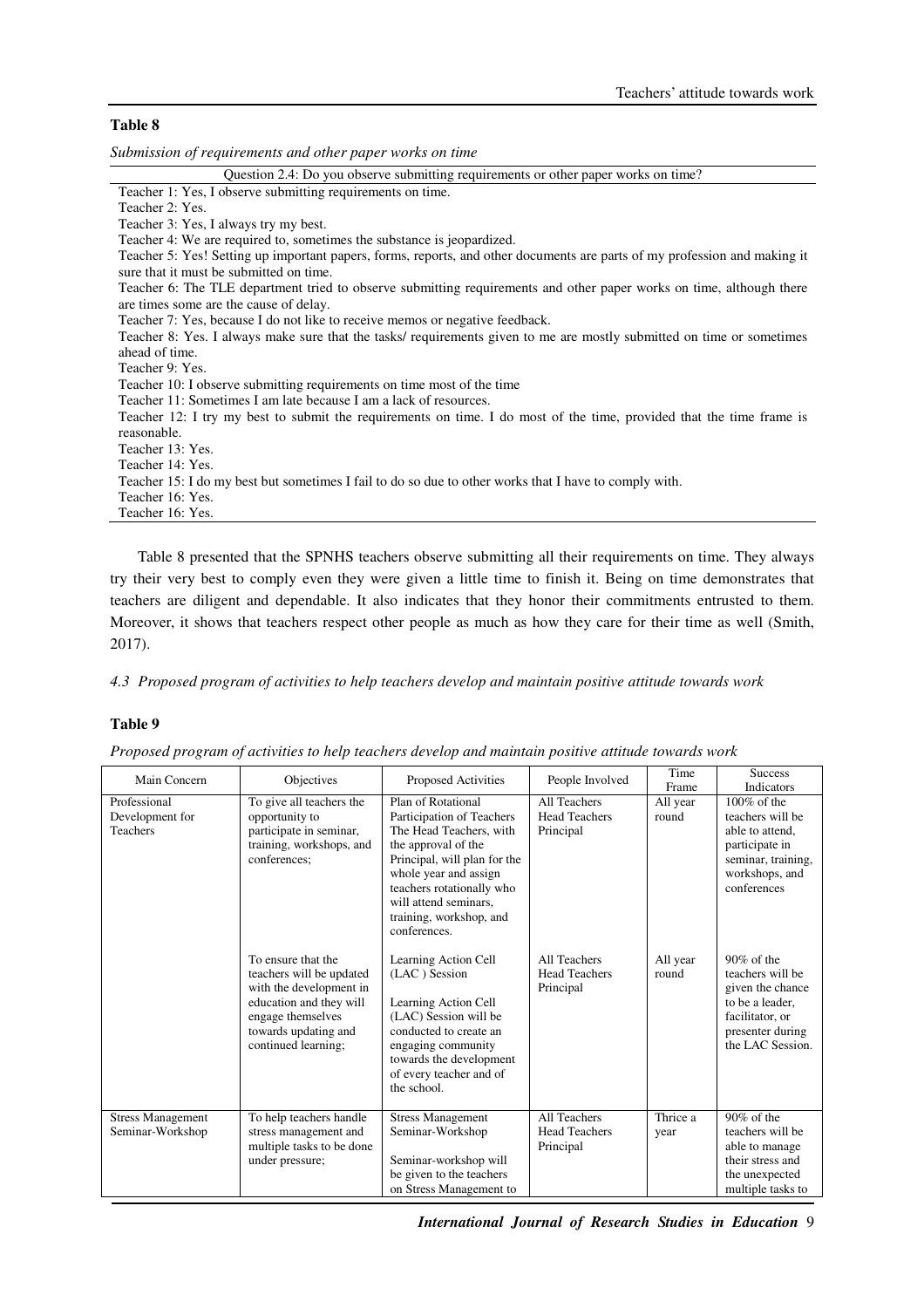|                            |                                                                                                                                                                                                                                            | help them be more<br>enlightened with the kind<br>of work a teacher has<br>especially with multiple<br>tasks.                                                                                      |                                                   |                 | be given to them.                                                                                                                         |
|----------------------------|--------------------------------------------------------------------------------------------------------------------------------------------------------------------------------------------------------------------------------------------|----------------------------------------------------------------------------------------------------------------------------------------------------------------------------------------------------|---------------------------------------------------|-----------------|-------------------------------------------------------------------------------------------------------------------------------------------|
| <b>Faculty Development</b> | To allow teachers to<br>relax off from work and<br>to give them the chance<br>to know their<br>co-teachers well.                                                                                                                           | Team Building<br>The SPNHS community<br>will be given a break off<br>from work to relieve their<br>stress and fatigue.                                                                             | All Teachers<br><b>Head Teachers</b><br>Principal | Twice a<br>year | $100\%$ of the<br>teachers will<br>participate in the<br>said activity and<br>will deepen their<br>relationship with<br>their co-workers. |
| <b>Faculty Appraisal</b>   | To encourage more the<br>teachers to continue to<br>do their best and be<br>more committed with<br>their work despite<br>multiple tasks<br>To let them realize that<br>all of their effort and<br>commitment are worth<br>sacrificing for. | Teacher of the Month<br>Through the observations<br>of the Head Teachers and<br>Principal, they will<br>collaborate to identify<br>whose teacher performed<br>their very best with their<br>tasks. | All Teachers<br><b>Head Teachers</b><br>Principal | Every<br>month  | $100\%$ of the<br>teachers will be<br>motivated more<br>to do their tasks<br>faithfully and<br>happily.                                   |

#### **5. Discussion**

## *5.1 Attitude of the teachers towards work in terms of Job Satisfaction*

The teachers' attitude towards work in terms of job satisfaction was affected by different factors. It shows that they are satisfied with their work; however, they are looking forward to more professional development which the school may provide for them. They work and give their best for the school but sometimes, due to unexpected multiple tasks to comply with, they tend to finish it for the sake of completion.

#### *5.2 Attitude of the teachers towards work in terms of Commitment*

The teachers' attitude towards work in terms of commitment in school is very satisfying. SPNHS is very blessed because they have committed teachers who work towards attaining the Mission-Vision of the school. The teachers manifest enthusiasm in teaching especially for the welfare of the students. They never fail to give what is due to the students. They prepare their lessons to the best of their abilities and they submit the requirements on time even they were given a limited time to accomplish it.

#### **6. Conclusion**

To sum up, the factors that affect the attitude of the SPNHS teachers towards work were summarized as follows: 1) multiple and unexpected tasks (paper works); 2) environment (teachers and superiors); and 3) stress. It shows that there were external and internal factors that affect teachers' attitude towards work which coincide with Juneja's (2018) enumerated internal and external factors that affect the behavior and attitude of an employee such as leadership, work culture, job responsibilities, and effective communication.

Generally, SPNHS teachers are committed to their work; however, some factors sometimes affect their attitude towards their work. These external and internal factors will be addressed to the proper authority to help the teachers meet their needs and be more satisfied with their work. It is highly recommended that the school administration will always take action against the negative factors that affect teachers' satisfaction and commitment to their job to provide them the necessary faculty program which intends to uplift their positive attitude toward work.

The proposed program of activities will be adopted in the school to maintain the teachers' fulfillment and satisfaction in their respective work. Since unexpected multiple tasks are usually unavoidable, work incentives